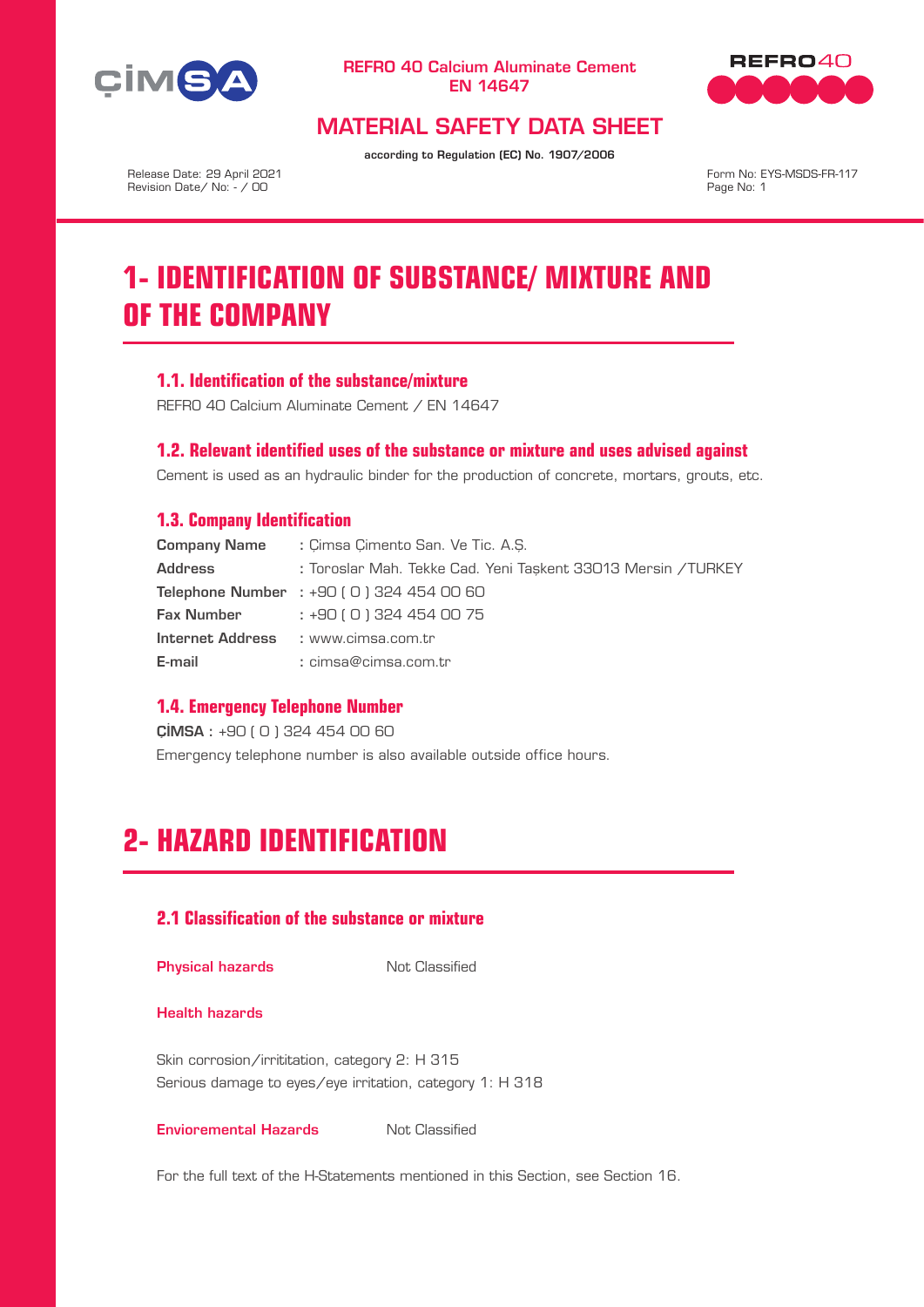



# MATERIAL SAFETY DATA SHEET

according to Regulation (EC) No. 1907/2006

Release Date: 29 April 2021 Revision Date/ No: - / 00

Form No: EYS-MSDS-FR-117 Page No: 2

# **2.2 Label Elements Pictogram**



GHS 05

Signal Word: Danger

#### Hazard Statements

H 315 (Causes skin irritation) H 318 (Causes serious eye damage)

#### Precautionary Statements

#### **Prevention**

P 264: Wash contact areas thoroughly after handling.

P 280: Wear protective gloves/protective clothing/eye protection/face protection.

#### Response

P302+P352: If on skin: Wash with plenty of water

P321: Specific treatment (see first aid measures)

P 332+P313: If skin irritation occurs: Get medical advice/attention.

P362+364: Take off contaminated clothing. And wash it before reuse.

P305+P351+P338: If in eyes: Rinse cautiously with water for several minutes. Remove contact lenses, if present and easy to do. Continue rinsing.

P310: Call a P0ISON CENTER / doctor - If you feel unwell

#### Storage / Disposal

There is no Precautionary Statement.

### **2.3 Others hazards**

Calcium Aluminate Cement does not contain any soluble chromium VI. The chromium content (VI) controlled in accordance with the standard EN 196-10 (below 2 ppm). Chrome reducing agents are not used.

When Calcium Aluminate Cement mixed with water, Calcium aluminates react chemically and harden. The reaction takes place is exothermic which results a temperature rise. If large quantities of cement is mixed with water, the temperature may increase enough to cause a risk of burns.

When Calcium Aluminate Cement contacts with water, an alkaline solution occurs with a pH of 11-11,5. Inspite of the pH level, the alkaline reserve is limited.

Does not contain free crystalline silica.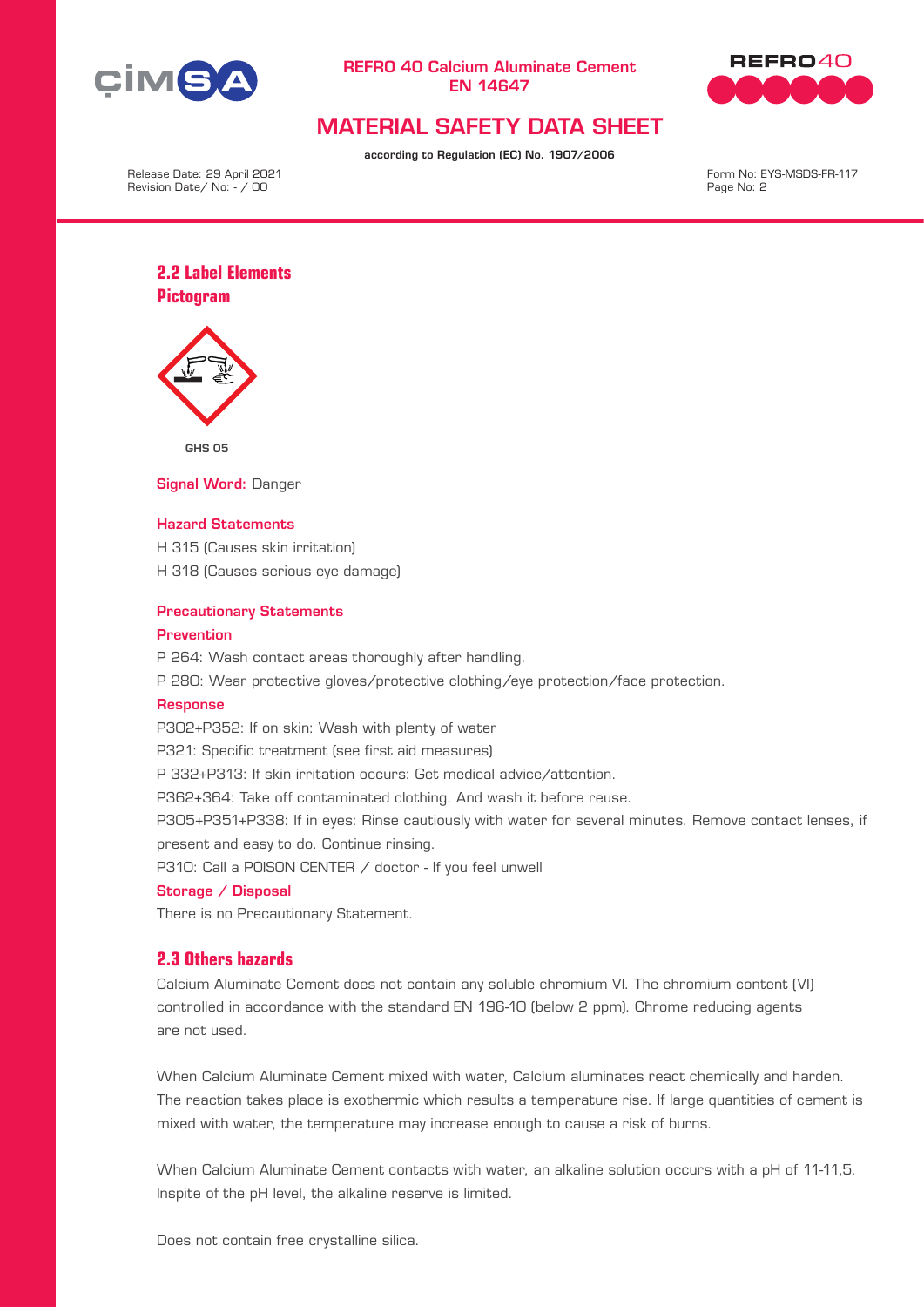



# MATERIAL SAFETY DATA SHEET

according to Regulation (EC) No. 1907/2006

Release Date: 29 April 2021 Revision Date/ No: - / 00

Form No: EYS-MSDS-FR-117 Page No: 3

# **3- COMPOSITION/INFORMATION ON INGREDIENTS**

# **3.1. Substances:** Cement, Alumina.

**3.2. Mixtures:** Cement according to the EN 14647.

Substances which present a health or environmental hazard:

| Substance                      | CAS No     | EC No     | Concentration (%) | <b>Hazard Class</b>                                          | Hazard<br>statements |
|--------------------------------|------------|-----------|-------------------|--------------------------------------------------------------|----------------------|
| Calcium<br>Aluminate<br>Cement | 65997-16-2 | 266-045-5 | 100               | *Skin corr./ irr. cat.2<br>*Serious damage eye<br>irr. cat 1 | H 315<br>H 318       |

# **4- FIRST AID MEASURES**

### **4.1 Description of first aid measures**

## General notes

No personal protective equipment is needed for first aid responders. First aid workers should avoid contact with wet cement or wet cement containing mixtures.

#### After significant accidental inhalation

Move person to fresh air. Dust in throat and nasal passages should clear spontaneously. Contact a physician if irritation persists or later develops or if discomfort, coughing or other symptoms persist.

#### After contact with eyes

Don't rub eye as additional cornea damage is possible as a result of mechanical stress. Remove any contact lenses and open the eyelid(s) widely to flush eye(s) immediately by thoroughly rinsing with plenty of clean water for at least 20 minutes to remove all particles. Contact a specialist of occupational medicine or an eye specialist.

#### After skin contact

For dry cement, remove and rinse abundantly with water. For wet cement, wash skin with water.

Remove contaminated clothing, footwear, watches, etc. and clean thoroughly before re-using them. Seek medical treatment in all cases of irritation or burns.

#### After significant accidental ingestion

Do not induce vomitting. If person is conscious, wash out mouth with water and give plenty of water to drink. Get immediate medical attention or contact the anti poison center.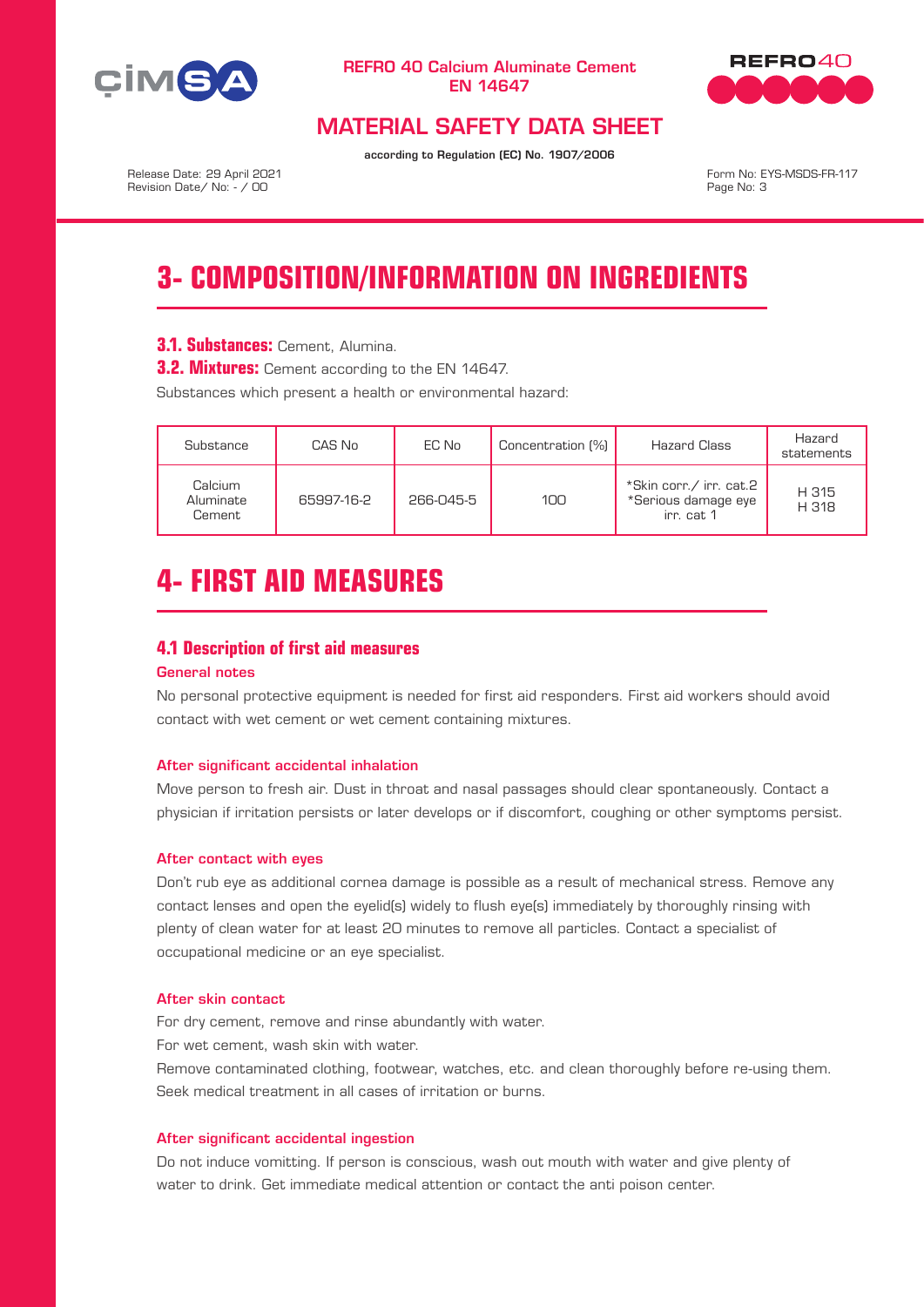



# MATERIAL SAFETY DATA SHEET

according to Regulation (EC) No. 1907/2006

Release Date: 29 April 2021 Revision Date/ No: - / 00

Form No: EYS-MSDS-FR-117 Page No: 4

## **4.2. Most important symptoms and effects, both acute and delayed**

Eyes: Eye contact with cement (dry or wet) may cause serious and potentially irreversible injuries.

Skin: Cement may have an irritating effect on moist skin (due to sweat or humidity) after prolonged contact or may cause contact dermatitis after repeated contact.

Prolonged skin contact with wet cement or wet concrete may cause serious burns because they develop without pain being felt (for example when kneeling in wet concrete even when wearing trousers). For more details see Reference (1).

Inhalation: Repeated inhalation of dust of cements over a long period of time increases the risk of developing lung diseases.

Environment: Under normal use, cement is not hazardous to the environment.

**4.3. Indication of any immediate medical attention and special treatment needed** When contacting a physician, take this SDS with you.

# **5- FIREFIGHTING MEASURES**

Calcium Aluminate cement is not a flammable and explosive mixture.

### **5.1 Extinguishing media**

All fire fighting methods are suitable.

### **5.2 Special hazards arising from the substance or mixture**

Cements are non-combustible and non-explosive and will not facilitate nor support combustion of other materials.

### **5.3 Advise for fire-fighters**

Cement poses no fire-related hazards. No need for specialist protective equipment for fire fighters. All equipment used for fire fighting is valid.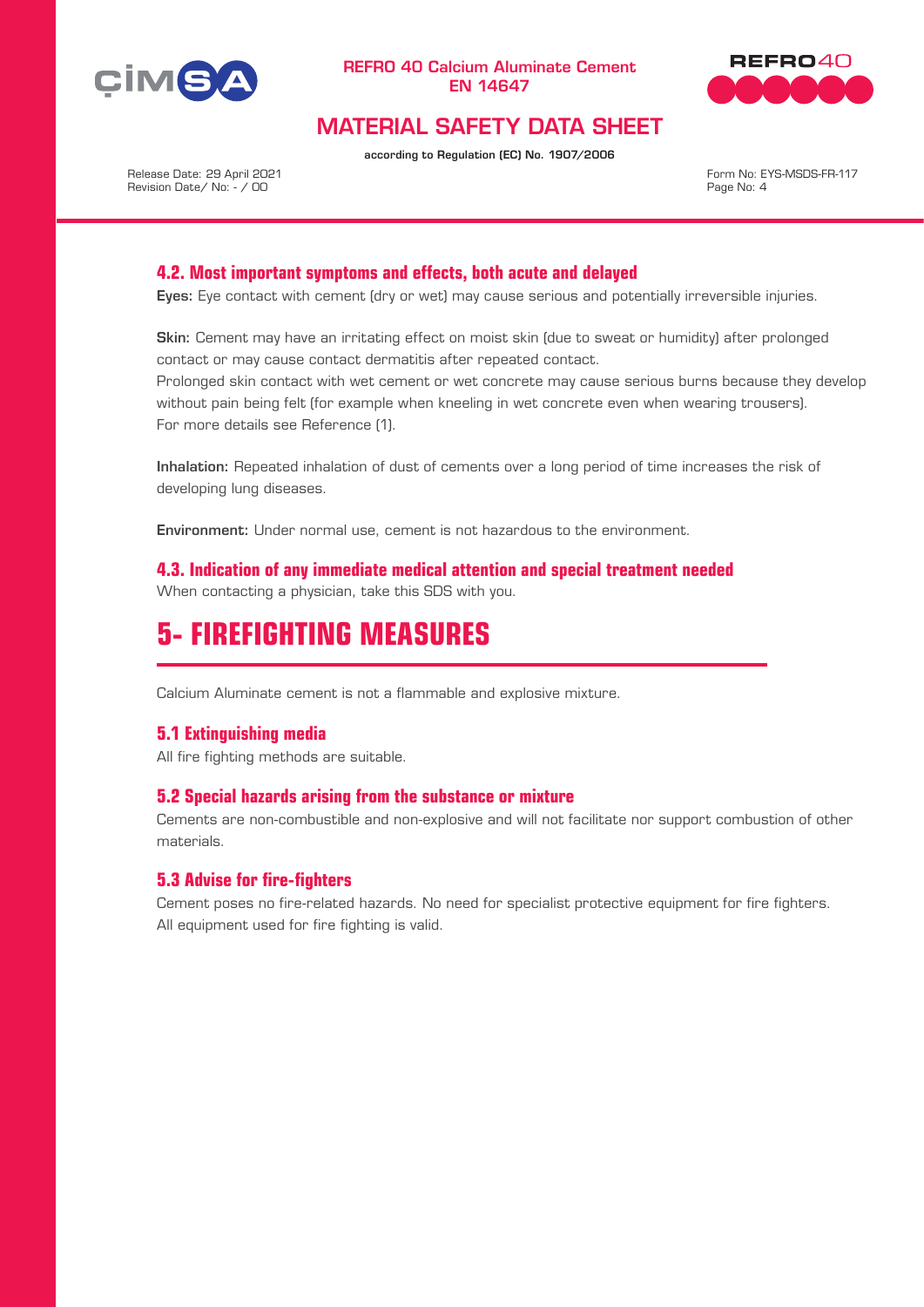



# MATERIAL SAFETY DATA SHEET

according to Regulation (EC) No. 1907/2006

Release Date: 29 April 2021 Revision Date/ No: - / 00

Form No: EYS-MSDS-FR-117 Page No: 5

# **6- ACCIDENTAL RELEASE MEASURES**

## **6.1 Personal precautions, protective equipment and emergency procedures**

#### 6.1.1 For non-emergency personnel

Wear protective equipment as described under heading 8 and follow the advice for safe handling and use given under heading 7.

#### 6.1.2 For emergency responders

Emergency procedures are not required. However, respiratory protection is needed in situations with high dust levels.

## **6.2 Environment precautions**

Do not wash cement down sewage and drainage systems or into bodies of water (e.g. streams).

### **6.3 Methods and material for containment and cleaning up**

Recover the spillage in a dry state if possible.

#### Dry cement:

Use dry cleanup methods that do not cause airborne dispersion, e.g. :

- Vacuum cleaner (Industrial portable units, equipped with high efficiency particulate filters (HEPA fitler) or equivalent technique).
- Wipe-up the dust by mopping, wet brushing or by using water sprays or hoses (fine mist to avoid that the dust becomes airborn) and remove slurry.

If not possible, remove by slurrying with water (see wet cement).

When wet cleaning or vacuum cleaning is not possible and only dry cleaning with brushes can be done, ensure that the workers wear the appropriate personal protective equipment and prevent dust from spreading.

Avoid inhalation of cement and contact with skin. Place spilled materials into a container. Solidify before disposal as described under heading 13.

#### Wet cement:

Clean up wet cement and place in a container. Allow material to dry and solidify before disposal as described in heading 13.

### **6.4. Reference to other sections**

See sections 8 and 13 for more details.

# **7- HANDLING AND STORAGE**

Do not handle or store near food and beverages or smoking materials.

### **7.1 Precautions for safe handling**

Follow the recommendations as given under heading 8. Avoid dust development:

> - For (bagged) cement used in open-ended mixers: first add the water and then carefully add cement. Keep the height of fall low. Start the mixing smoothly. Do not compress empty bags, except when contained in another clean bag.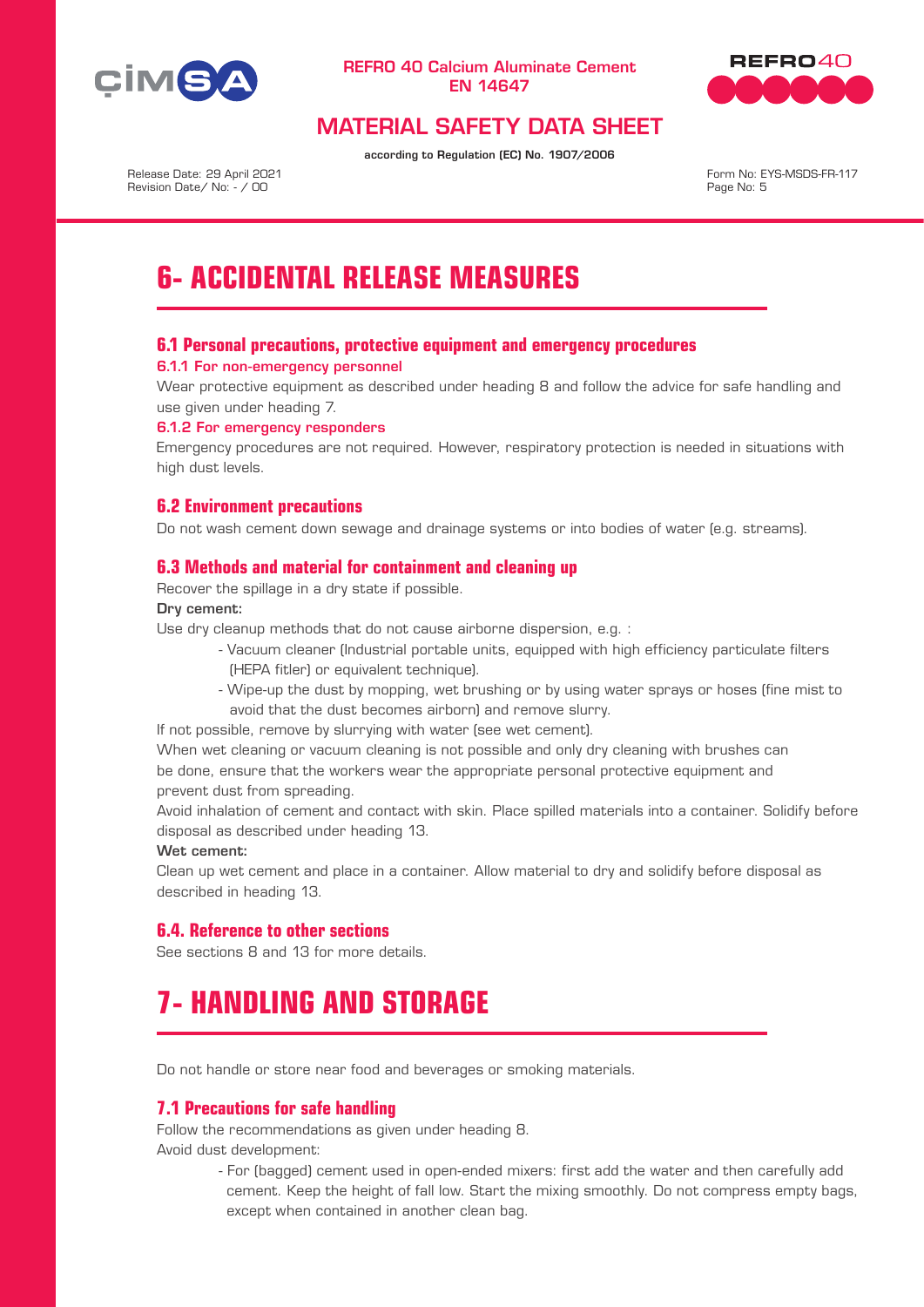



# MATERIAL SAFETY DATA SHEET

according to Regulation (EC) No. 1907/2006

Release Date: 29 April 2021 Revision Date/ No: - / 00

Form No: EYS-MSDS-FR-117 Page No: 6

- To clean up dry cement See heading 6.3

Carrying cement bags may cause sprains and strains to the back, arms, shoulders and legs. Handle with care and use appropriate control measures.

### **7.2 Conditions for safe storage**

Bulk cement should be stored in silos that are waterproof, dry (internal condensation minimised), clean and protected from contamination.

To prevent burial or suffocation, do not enter a confined space, such as a silo, bin, bulk truck, or other storage container or vessel that stores or contains cement without taking the proper security measures. Cement can build-up or adhere to the walls of a confined space. The cement can release, collapse or fall unexpectedly.

Packed products should be stored in unopened bags clear of the ground in cool, dry conditions and protected from excessive draught in order to avoid degradation of quality. Bags should be stacked in a stable manner.

## **7.3 Specific end use(s)**

Calcium Aluminate Cement does not contain any soluble chromium VI. Chrome reducing agents are not used.

# **8- EXPOSURE CONTROLS/PERSONAL PROTECTION**

### **8.1 Control parameters**

Use local exhaust or general dilution ventilation or other suppression methods to maintain dust levels below exposure limits.

### **8.2 Exposure Controls**

#### 8.2.1 Appropriate engineering controls

Measures to reduce generation of dust and to avoid dust propagating in the environment such as dedusting, exhaust ventilation and dry clean-up methods which do not cause airborne dispersion.

#### 8.2.2 Occupational exposure controls

General: During work avoid kneeling in fresh mortar or concrete wherever possible. If kneeling is absolutely necessary then appropriate waterproof personal protective equipment must be worn. Do not eat, drink or smoke when working with cement to avoid contact with skin or mouth. Immediately after working with cement or cement- containing materials, workers should wash or shower or use skin moisturisers. Remove contaminated clothing, footwear, watches, etc. And clean thoroughly before re-using them.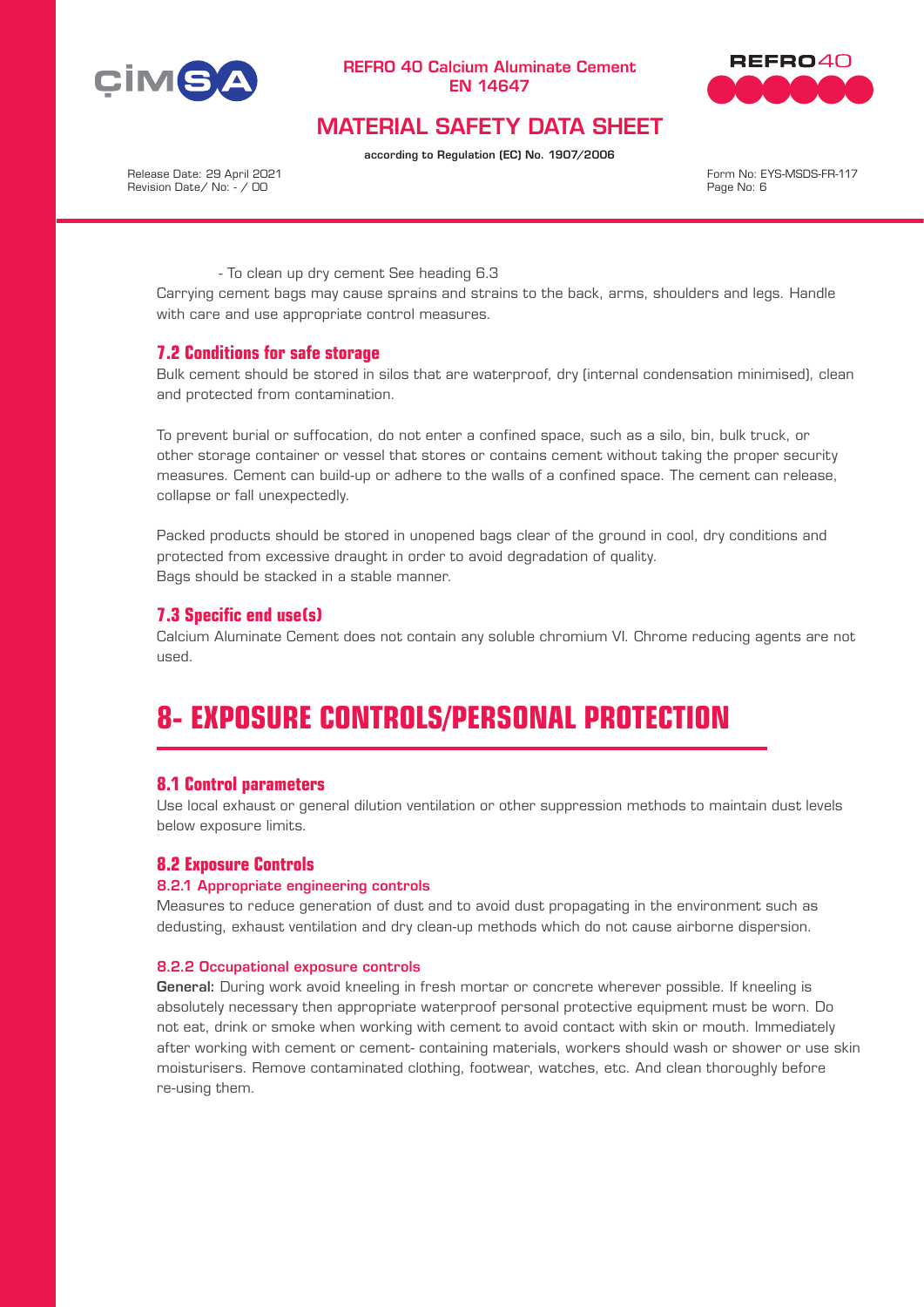



# MATERIAL SAFETY DATA SHEET

according to Regulation (EC) No. 1907/2006

Release Date: 29 April 2021 Revision Date/ No: - / 00

Form No: EYS-MSDS-FR-117 Page No: 7

Respiratory Protection: When a person is exposed to dust levels above exposure limits, use appropriate respiratory protection. It should be adapted to the dust level and conform to the relevant EN standart. Avoid creating airbone dust conditons. Local exhaust ventillation is preferred since it prevents release of contaminants in to the work area by controlling it at the source. If local or general ventillation is not adequate to control dust levels below exposure limits, use OES approved respirators.



Eye Protection: Wear approved glasses or safety goggles according to EN 166 when handling dry or wet cement to prevent contact with eyes.



Skin Protection: Use impervious, abrasion and alkali resistant gloves ( made of low soluble Cr(VI) containing material) internally lined with cotton, boots, closed long- sleeved protective clothing as well as skin care products (including barrier creams) to protect the skin from prolonged contact with wet cement. Particular care should be taken to ensure that wet cement does not enter the boots. In some circumstances, such as when laying concrete or screed, waterproof trousers or kneepads are necessary.necessary.



Thermal hazards Not applicable.

### **8.2.3 Enviromental exposure controls**

Air: Environmental exposure control for the emission of cement particles into air has to be in accordance with the available technology and regulations for the emission of general dust particles.

Water: Do not wash cement into sewage systems or into bodies of water, to avoid high pH. Above pH 9 negative ecotoxicological impacts are possible.

Soil and terrestrial environment: No special emission control measures are necessary for the exposure to the terrestrial environment.

# **9- PHYSICAL AND CHEMICAL PROPERTIES**

# **9.1 Information on Basic Physical and Chemical Properties**

(a) Appearance: Dry cement is a finely ground solid inorganic light colour dust.

- (b) Odour: Odourless
- (c) Odour threshold: Odourless
- (d) pH:  $(T = 20^{\circ}C$  in water, water-solid ratio 1:2): 10-12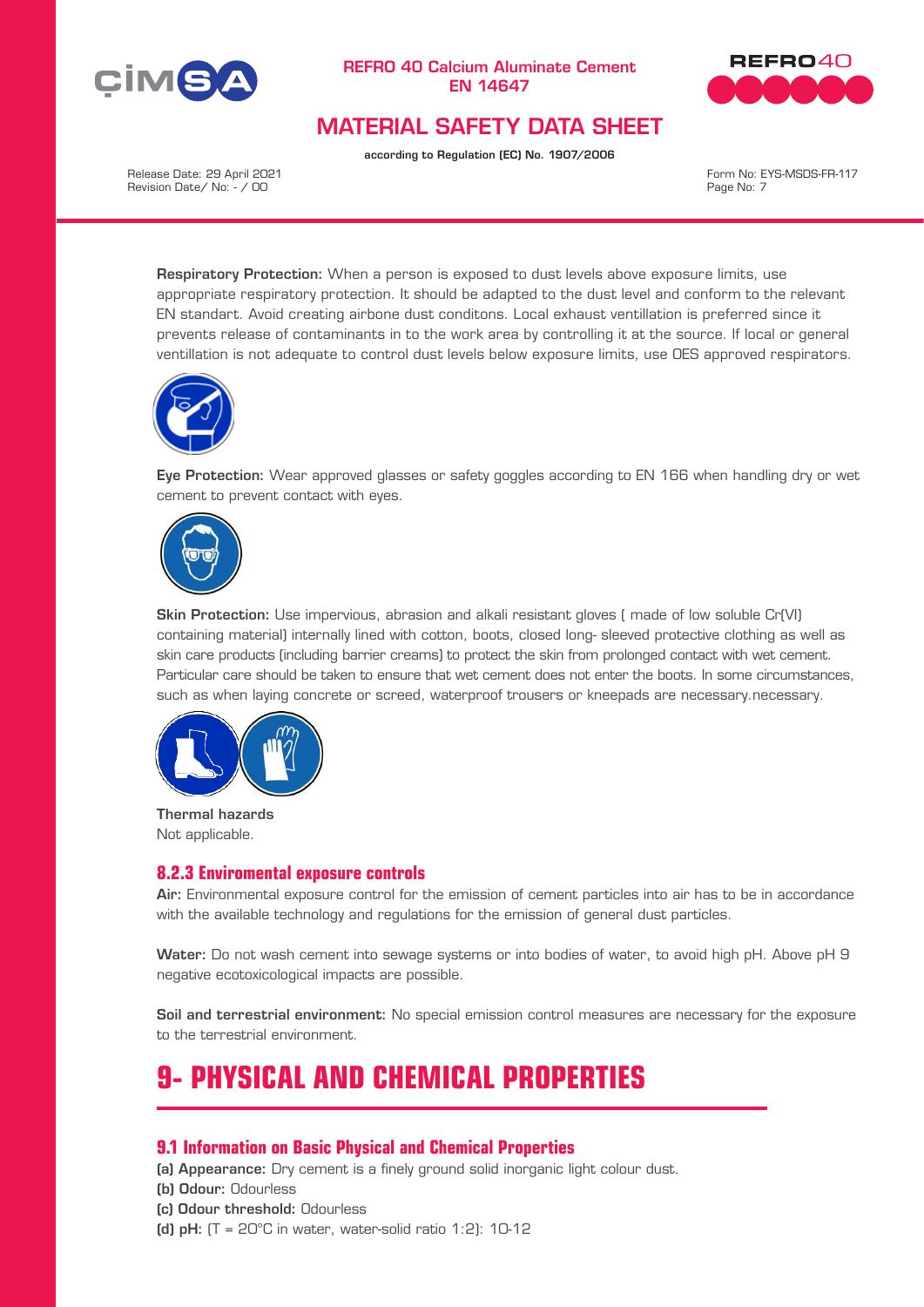



# MATERIAL SAFETY DATA SHEET

according to Regulation (EC) No. 1907/2006

Release Date: 29 April 2021 Revision Date/ No: - / 00

Form No: EYS-MSDS-FR-117 Page No: 8

- (e) Melting point:  $> 1100$  °C
- (f) Initial boiling point and boiling range: Not applicable
- (g) Flash point: Not applicable as is not a liquid
- (h) Evaporation rate: Not applicable as is not a liquid
- (i) Flammability (solid, gas): Not applicable
- (j) Upper/lower flammability or explosive limits: Not applicable as is not a flammable gas
- (k) Vapour pressure: Not applicable.
- (l) Vapour density: Not applicable.
- (m) Relative density:  $3.20-3.30$ : Apparent density:  $1.0 1.3$  g/cm<sup>3</sup>
- (n) Solubility(ies) in water  $(T = 20 °C)$ : slight  $(0.1-1.5 g/l)$
- (o) Partition coefficient: n-octanol/water: Not applicable as is inorganic mixture
- (p) Auto-ignition temperature: Not applicable
- (q) Decomposition temperature: Not applicable as no organic peroxide present
- (r) Viscosity: Not applicable as not a liquid

(s) Explosive properties: Not applicable. Not explosive or pyrotechnic. Not capable of a self-sustaining exothermic chemical reaction.

(t) Oxidising properties: Not applicable as does not cause or contribute to the combustion of other materials

## **9.2. Other information**

Not applicable.

# **10- STABILITY AND REACTIVITY**

#### **10.1 Reactivity**

When mixed with water, cements will harden into a stable mass that is not reactive in normal environments.

### **10.2 Chemical stability**

Dry Calcium Aluminate Cements are stable as long as they are stored properly (see Heading 7). When mixed with water, cements will harden into form a stable calcium aluminate hydrates. This reaction is exo-thermal and may last up to 24 hours.

#### **10.3 Possibility of hazardous reactions**

Cements dont cause hazardous reactions.

#### **10.4 Conditions to avoid**

Humidity during storage may cause lump formation and loss of producty quality.

#### **10.5 Incompatible materials**

Uncontrolled use of aluminium powder in wet cement should be avoided as hydrogen is produced.

#### **10.6 Hazardous decomposition products**

Cements will not decompose into other hazardous products and do not polymerise.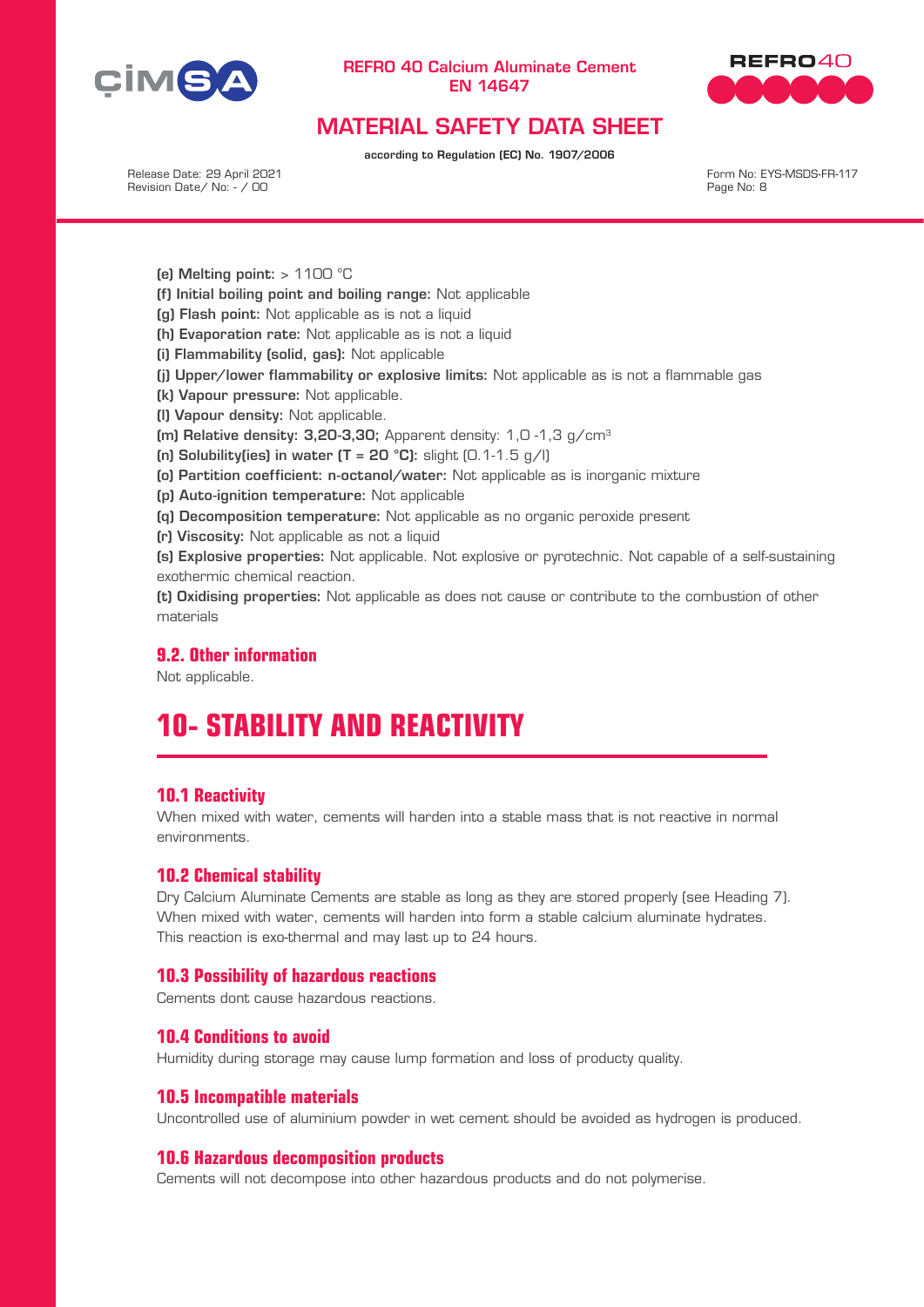



# MATERIAL SAFETY DATA SHEET

according to Regulation (EC) No. 1907/2006

Release Date: 29 April 2021 Revision Date/ No: - / 00

Form No: EYS-MSDS-FR-117 Page No: 9

# **11- TOXICOLOGICAL INFORMATION**

# **11.1 Information on toxicological effects**

a) Acute Toxicity: Not applicable.

b) Skin corrosion  $/$  irritation: Dry cement in contact with wet skin or exposure to moist or wet cement may cause thickening, cracking or fissuring of the skin. Prolonged contact in combination with abrasion can cause severe burns.

c) Eye Damage/ irritation: Direct contact with cement may cause corneal damage by mechanical stress, immediate or delayed irritation or inflammation. Direct contact by larger amounts of dry cement or splashes of wet cement may cause effects ranging from moderate eye irritation (e.g. conjunctivitis or blepharitis) to chemical burns and blindness.

d) Respiratory / skin sensitisation: Cement may irritate the throat and respiratory tract. Coughing, sneezing, and shortness of breath may ocur following exposures in excess of occupational exposure limits.

Chronic exposure to respirable dust in excess of occupational exposure limits may cause coughing, shortness of breath and may cause chronic obstructive lung disease (COPD). Some individuals may exhibit eczema upon exposure to wet cement, caused either by the high pH which induces irritant contact dermatitis, or by an immunological reaction to soluble Cr (VI) which elicits allergic contact dermatitis [Reference (4)]. The response may appear in a variety of forms ranging from a mild rash to severe dermatitis and is a combination of those two mechanisms. An exact diagnosis is often difficult to assess. Swallowing large quantities may cause irritation to the gastrointestinal tract.

- e) Mutagenicity: Not applicable.
- f) Carcinogenicity: Not applicable.
- g) Toxic for reproduction: Not applicable.
- h) Specific target organ toxicity (single exposure): Not applicable.
- i) Specific target organ toxicity (repeated exposure): Not applicable.
- j) Aspiration hazard: Not applicable.

# **12- ECOLOGICAL INFORMATION**

# **12.1 Toxicity**

The product is not expected to be hazardous to the environment (LC50 aquatic toxicity not determined). The addition of large amounts of cement to water may, however, cause a rise in pH and may, therefore, be toxic to aquatic life under certain circumstances.

### **12.2 Persistence and degradability**

Not applicable.After hardening, cement presents no toxicity risks.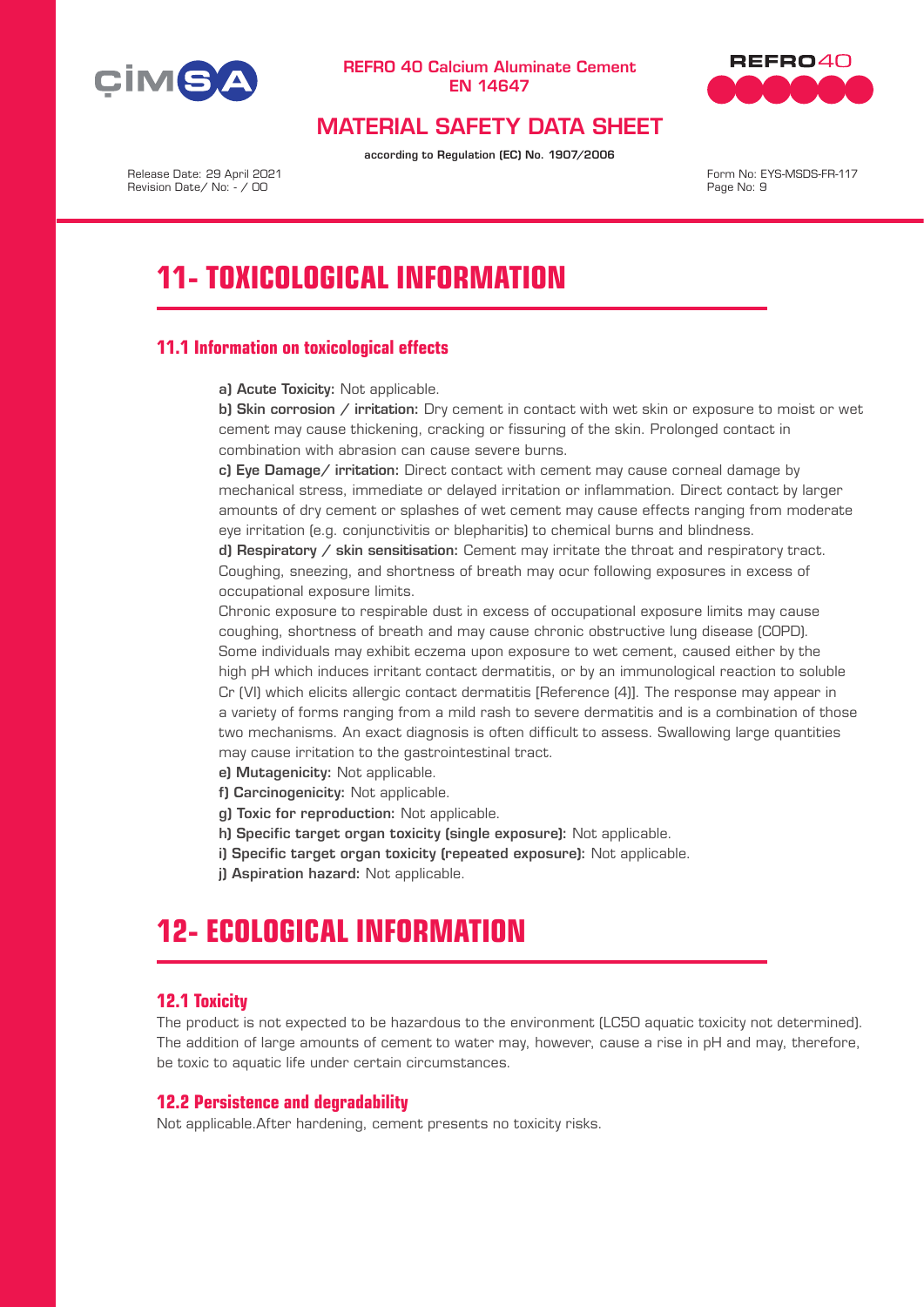



# MATERIAL SAFETY DATA SHEET

according to Regulation (EC) No. 1907/2006

Release Date: 29 April 2021 Revision Date/ No: - / 00

Form No: EYS-MSDS-FR-117 Page No: 10

# **12.3 Bioaccumulative potential**

Not applicable.After hardening, cement presents no toxicity risks.

## **12.4 Mobility in soil**

Not applicable. After hardening, cement presents no toxicity risks.

### **12.5 Results of PBT and vPvB assessment**

Not applicable as cement is an inorganic material. After hardening, cement presents no toxicity risks.

### **12.6 Other adverse effects**

Not applicable.

# **13- DISPOSAL CONSIDERATIONS**

### **13.1 Waste treatment methods**

Do not dispose of into sewage systems or surface waters.

#### Product-Cement that has exceeded its shelf life

EWC entry: 10 13 99 (wastes not otherwise specified) (and when demonstrated that it contains more than 0.0002% soluble Cr(VI)): Shall not be used/sold other than for use in controlled closed and totally automated processes or should be recycled or disposed of according to local legislation or treated again with a reducing agent.

#### Product-unused residue or dry spillage

EWC entry: 10 13 06 (Other particulates and dust)

Pick up dry. Mark the containers. Possibly reuse depending upon shelf life considerations and the requirement to avoid dust exposure. In case of disposal, harden with water and dispose according to "Product-after addition of water, hardened" .

#### Product-slurries

Allow to harden, avoid entry in sewage and drainage systems or into bodies of water (e.g. streams) and dispose of as indicated in "Product-after addition of water, hardened" .

#### Product-after addition of water, hardened

Dispose of according to the local legislation. Avoid entry into the sewage water system. Dispose of the hardened product as concrete waste. Due to the inertisation, concrete waste is not a dangerous waste. EWC entries: 10 13 14 (waste from manufacturing of cement- waste concrete or concrete sludge) or 17 01 01 (construction and demolition wastes-concrete).

#### **Packaging**

Completely empty the packaging and process it according to local legislation. EWC entries: 15 01 01(waste paper and cardboard packaging).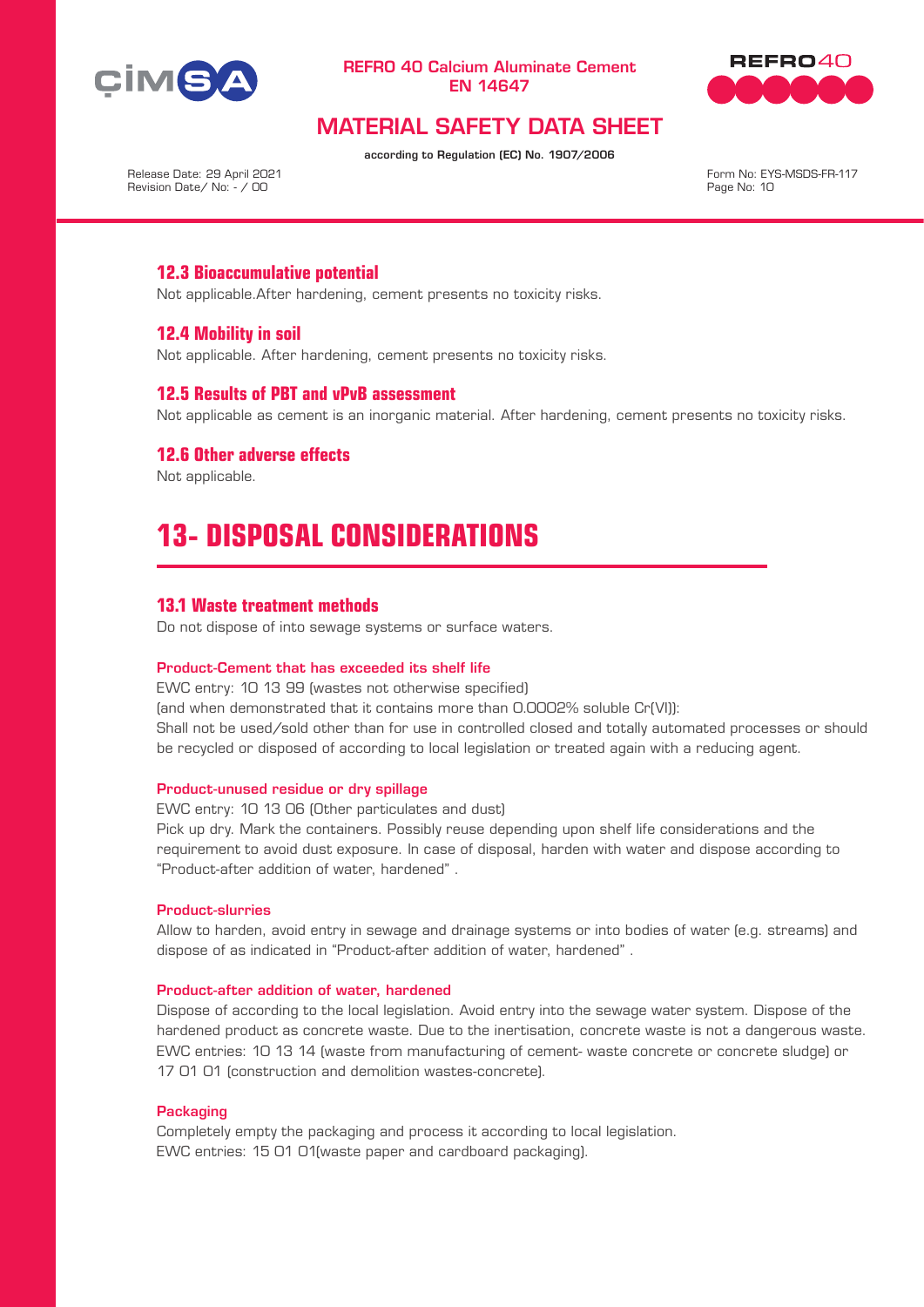



# MATERIAL SAFETY DATA SHEET

according to Regulation (EC) No. 1907/2006

Release Date: 29 April 2021 Revision Date/ No: - / 00

Form No: EYS-MSDS-FR-117 Page No: 11

# **14- TRANSPORT INFORMATION**

Cement is not covered by the international regulation on the transport of dangerous goods (IMDG, IATA, ADR/RID), therefore no classification is required.

No special precautions are needed apart from those mentioned under Heading 8.

**14.1. UN number** Not relevant

**14.2. UN proper shipping name** Not relevant

**14.3. Transport hazard class(es)** Not relevant

**14.4. Packing group** Not relevant

**14.5. Environmental hazards** Not relevant

**14.6. Special precautions for user**

Not relevant

**14.7. Transport in bulk according to Annex II of MARPOL73/78 and the IBC Code** Not relevant

# **15- REGULATORY INFORMATION**

#### **15.1 Safety, health and environmental regulations/legislation specific for the substance or mixture**

Regulation (EC) No 1272/2008 of the European Parliament and of the Council of 16 December 2008 on classification, labelling and packaging of substances and mixtures (as amended). Regulation (EC) No 1907/2006 of the European Parliament and of the Council of 18 December 2006 concerning the Registration, Evaluation, Authorisation and Restriction of Chemicals (REACH) (as amended).

The marketing and use of cement is subject to a restriction on the content of soluble Cr (VI) : The restriction on marketing and use of cement is subject to the requirements of REACH Annex XVII point 47.

#### REACH requirements:

Cement is a mixture according to REACH and is not subject to registration. Cement clinker is exempt from registration (Art 2.7 (b) and Annex V.10 of REACH). However, some substances in the mixture cement might require registration and an exposure scenarios. The necessary exposure scenarios will be added in the annex to this SDS as soon as these substances have been registered and the exposure scenarios have been received from the registrant.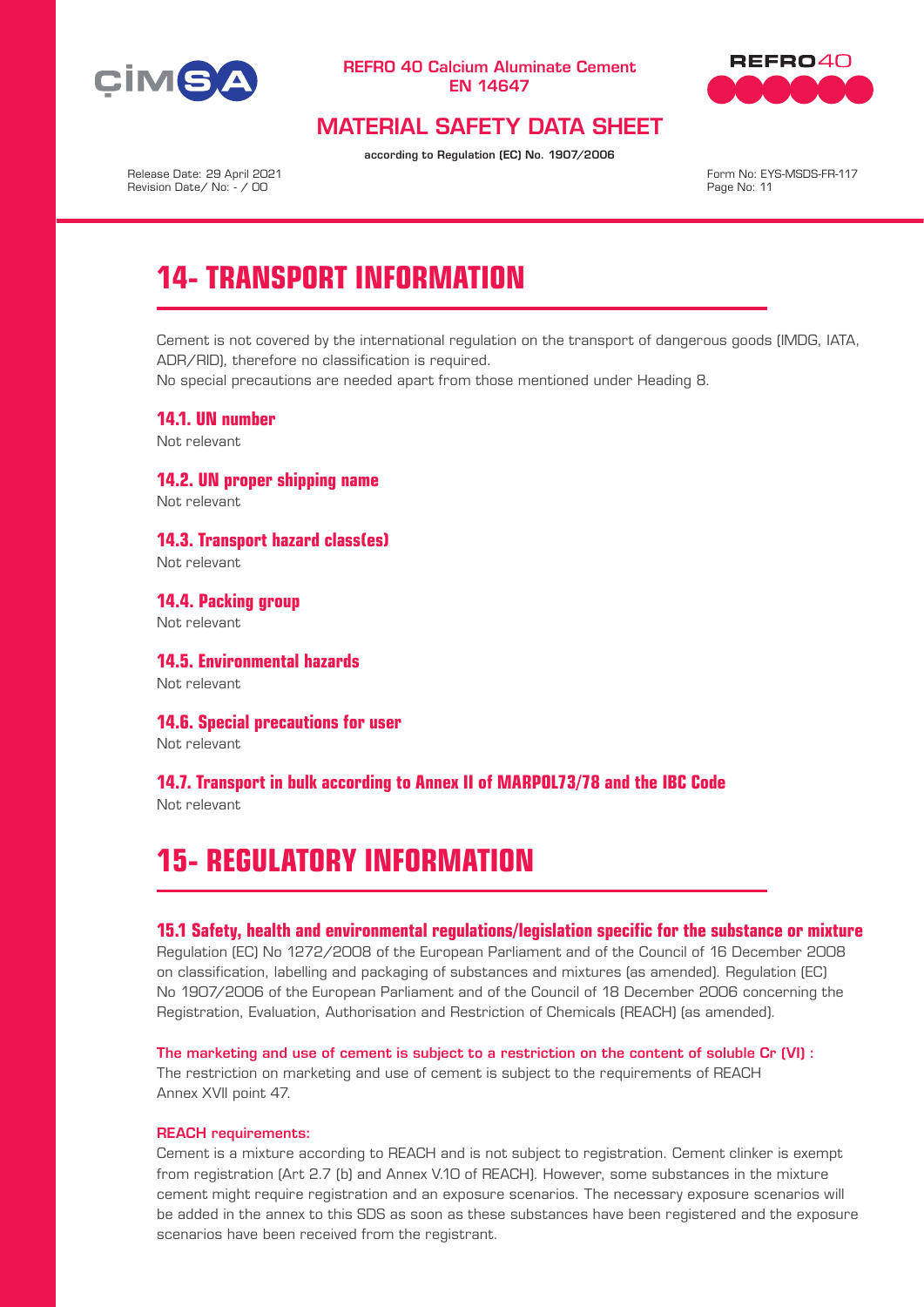



# MATERIAL SAFETY DATA SHEET

according to Regulation (EC) No. 1907/2006

Release Date: 29 April 2021 Revision Date/ No: - / 00

Form No: EYS-MSDS-FR-117 Page No: 12

# **15.2 Chemical Safety Assessment**

No chemical safety assessment has been carried out for this mixture by the supplier.

# **16- OTHER INFORMATION**

#### Hazard Statements

H 315 (Causes skin irritation) H 318 (Causes serious eye damage)

#### Precautionary Statements

#### **Prevention**

P 264: Wash contact areas thoroughly after handling. P 280: Wear protective gloves/protective clothing/eye protection/face protection.

#### **Response**

P302+P352: If on skin: Wash with plenty of water P321: Specific treatment (see first aid measures) P 332+P313: If skin irritation occurs: Get medical advice/attention. P362+364: Take off contaminated clothing. And wash it before reuse. P305+P351+P338: If in eyes: Rinse cautiously with water for several minutes. Remove contact lenses, if present and easy to do. Continue rinsing. P310: Call a POISON CENTER / doctor - If you feel unwell

#### Storage / Disposal

There is no Precautionary Statement.

## **Abbreviations:**

- -- IMDG : International Maritime Dangerous Goods
- IATA : International Air transport Association
- ADR/RID : Agreement on the transport of dangerous goods by road/Regulations on the international transport of dangerous goods by rail
- LC50 : Lethal Concentration where 50% of the test animals dies.
- VPvB : Very persistent, very bio-accumulative
- PBT : Persistent, bio-accumulative and toxic
- EWC : European Waste Catalogue
- REACH : Registration, Evaluation and Authorisation of Chemicals